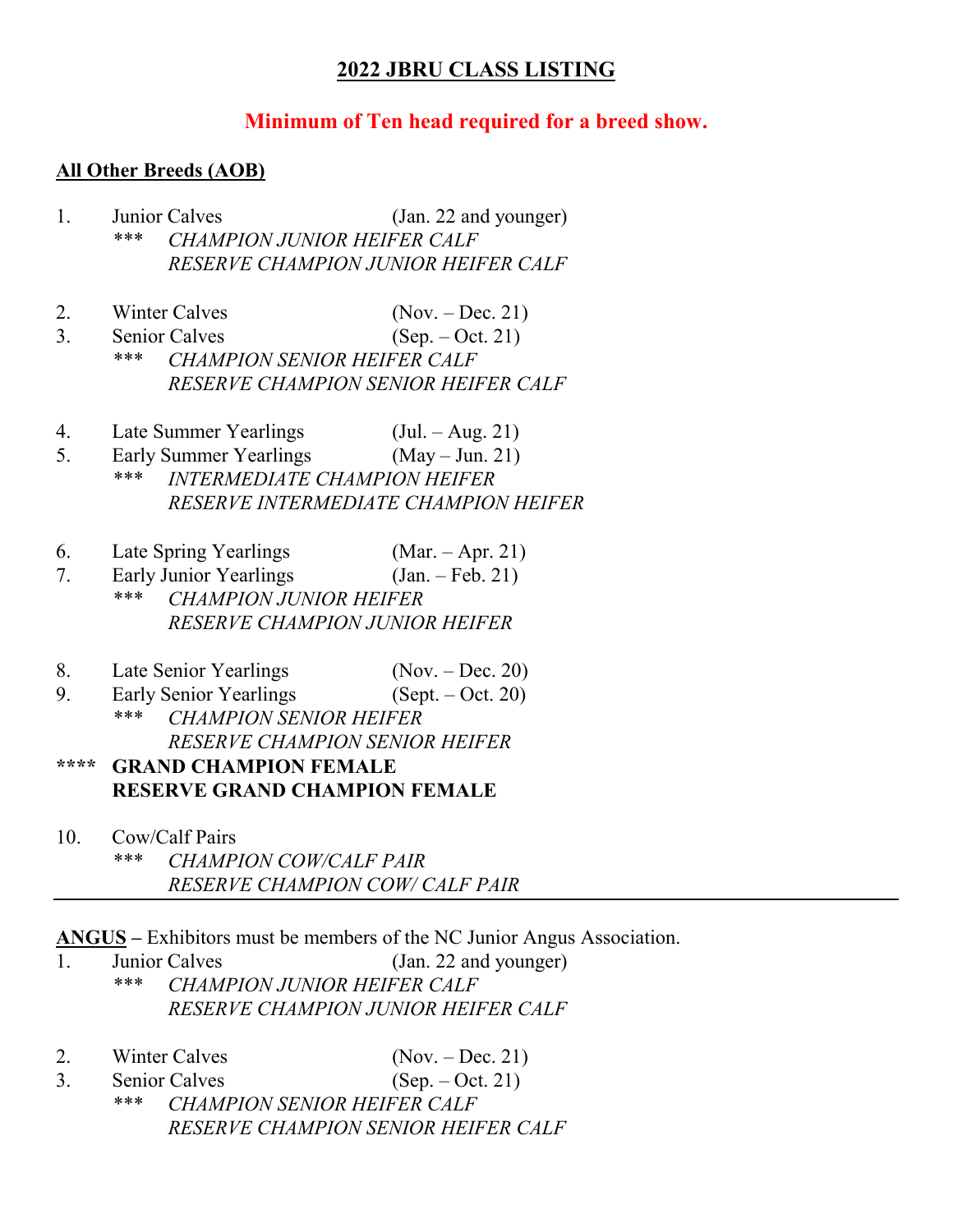- 4. Late Summer Yearlings (Jul. Aug. 21)
- 5. Early Summer Yearlings (May Jun. 21)<br>\*\*\* INTERMEDIATE CHAMPION HEIEEP
	- *\*\*\* INTERMEDIATE CHAMPION HEIFER RESERVE INTERMEDIATE CHAMPION HEIFER*
- 6. Late Spring Yearlings (Mar. Apr. 21)
- 7. Early Junior Yearlings (Jan. Feb. 21)<br>\*\*\* CHAMPION IUNIOR HEIEER *\*\*\* CHAMPION JUNIOR HEIFER RESERVE CHAMPION JUNIOR HEIFER*
- 8. Late Senior Yearlings (Nov. Dec. 20)

9. Early Senior Yearlings (Sept. – Oct. 20)<br>\*\*\* CHAMPION SENIOR HEIEER *\*\*\* CHAMPION SENIOR HEIFER RESERVE CHAMPION SENIOR HEIFER* **\*\*\*\* GRAND CHAMPION FEMALE**

**RESERVE GRAND CHAMPION FEMALE**

10. Cow/Calf Pairs *\*\*\* CHAMPION COW/CALF PAIR RESERVE CHAMPION COW/ CALF PAIR*

Note classes may be divided after entries are complete, to assure (as much as possible) equal numbers per class.

#### **BELTED GALLOWAY**

- 1. Junior Calves (Jan. 22 and younger) *\*\*\* CHAMPION JUNIOR HEIFER CALF RESERVE CHAMPION JUNIOR HEIFER CALF*
- 2. Winter Calves (Nov. Dec. 21)
- 3. Senior Calves (Sep. Oct. 21) *\*\*\* CHAMPION SENIOR HEIFER CALF RESERVE CHAMPION SENIOR HEIFER CALF*
- 4. Late Summer Yearlings (Jul. Aug. 21)
- 5. Early Summer Yearlings (May Jun. 21)<br>\*\*\* INTERMEDIATE CHAMPION HEIEER *\*\*\* INTERMEDIATE CHAMPION HEIFER RESERVE INTERMEDIATE CHAMPION HEIFER*
- 6. Late Spring Yearlings (Mar. Apr. 21)
- 7. Early Junior Yearlings (Jan. Feb. 21) *\*\*\* CHAMPION JUNIOR HEIFER RESERVE CHAMPION JUNIOR HEIFER*
- 8. Late Senior Yearlings (Nov. Dec. 20)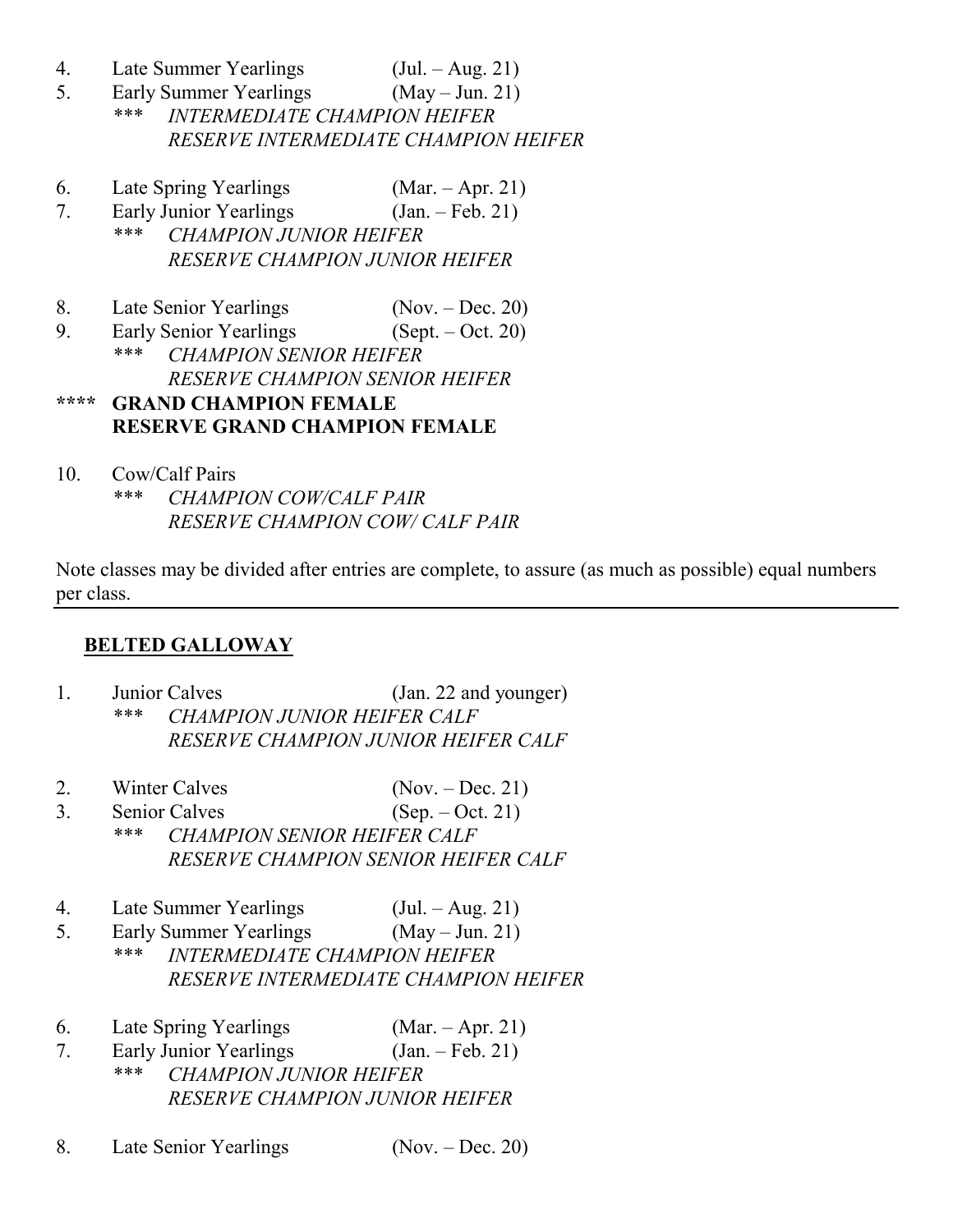9. Early Senior Yearlings (Sept. – Oct. 20)<br>\*\*\* CHAMPION SENIOR HEIEER *\*\*\* CHAMPION SENIOR HEIFER RESERVE CHAMPION SENIOR HEIFER*

## **\*\*\*\* GRAND CHAMPION FEMALE RESERVE GRAND CHAMPION FEMALE**

10. Cow/Calf Pairs *\*\*\* CHAMPION COW/CALF PAIR RESERVE CHAMPION COW/ CALF PAIR*

# **CHAROLAIS**

- 1. Junior Calves (Jan. 22 and younger) *\*\*\* CHAMPION JUNIOR HEIFER CALF RESERVE CHAMPION JUNIOR HEIFER CALF*
- 2. Winter Calves (Nov. Dec. 21)
- 3. Senior Calves (Sep. Oct. 21) *\*\*\* CHAMPION SENIOR HEIFER CALF RESERVE CHAMPION SENIOR HEIFER CALF*
- 4. Late Summer Yearlings (Jul. Aug. 21)
- 5. Early Summer Yearlings (May Jun. 21)<br>\*\*\* INTERMENIATE CHAMPION HEIEED
	- *\*\*\* INTERMEDIATE CHAMPION HEIFER RESERVE INTERMEDIATE CHAMPION HEIFER*
- 6. Late Spring Yearlings (Mar. Apr. 21)
- 7. Early Junior Yearlings (Jan. Feb. 21)<br>\*\*\* CHAMPION IUNIOR HEIEER *\*\*\* CHAMPION JUNIOR HEIFER RESERVE CHAMPION JUNIOR HEIFER*
- 
- 8. Late Senior Yearlings (Nov. Dec. 20)<br>
9. Early Senior Yearlings (Sept. Oct. 20) 9. Early Senior Yearlings
- *\*\*\* CHAMPION SENIOR HEIFER RESERVE CHAMPION SENIOR HEIFER*

# **\*\*\*\* GRAND CHAMPION FEMALE RESERVE GRAND CHAMPION FEMALE**

10. Cow/Calf Pairs *\*\*\* CHAMPION COW/CALF PAIR RESERVE CHAMPION COW/ CALF PAIR*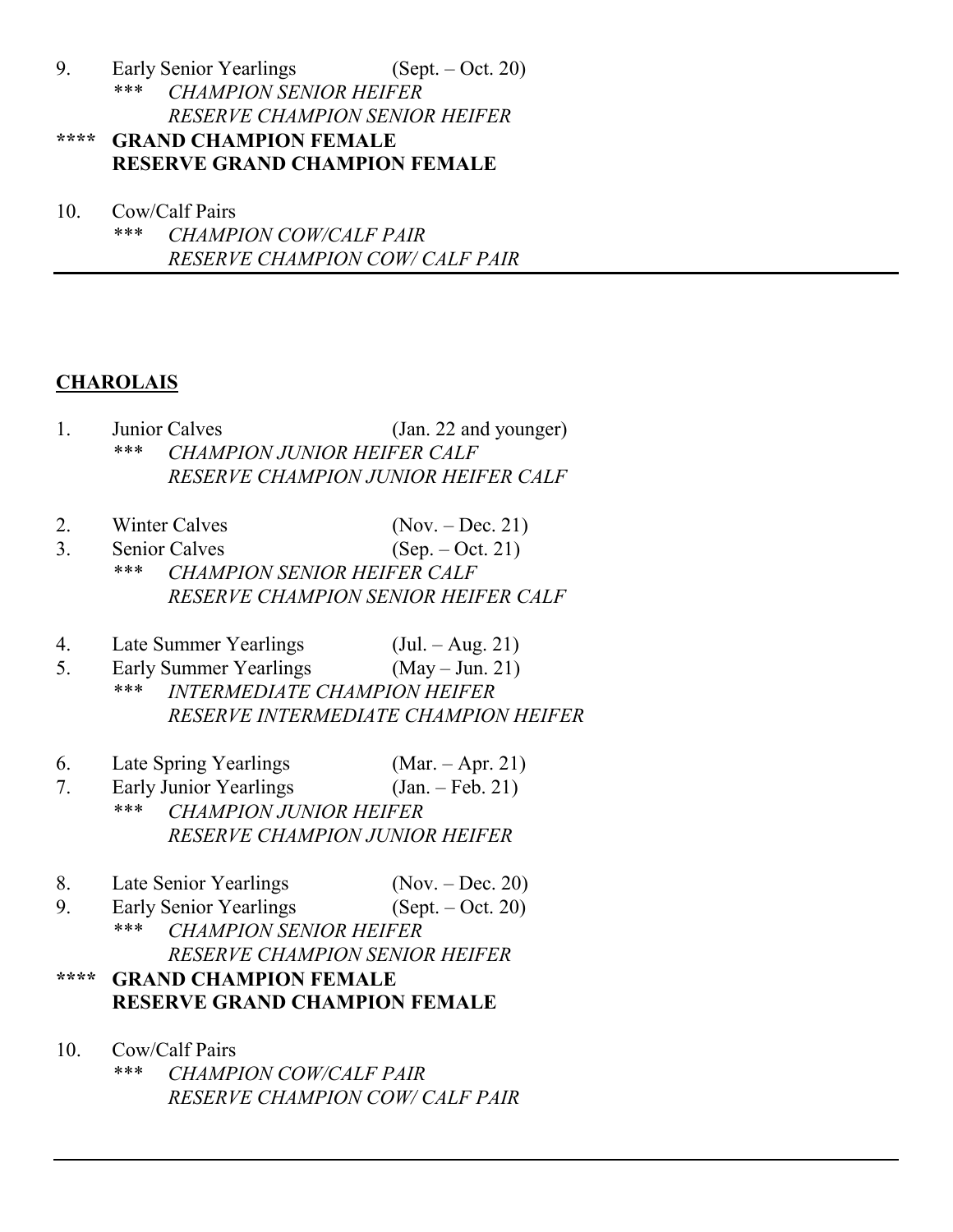#### **COMMERCIAL**

- 1. Junior Calves (Jan. 22 and younger) *\*\*\* CHAMPION JUNIOR HEIFER CALF RESERVE CHAMPION JUNIOR HEIFER CALF*
- 2. Winter Calves (Nov. Dec. 21)
- 3. Senior Calves (Sep. Oct. 21) *\*\*\* CHAMPION SENIOR HEIFER CALF RESERVE CHAMPION SENIOR HEIFER CALF*
- 4. Late Summer Yearlings (Jul. Aug. 21)
- 5. Early Summer Yearlings (May Jun. 21) *\*\*\* INTERMEDIATE CHAMPION HEIFER RESERVE INTERMEDIATE CHAMPION HEIFER*
- 6. Late Spring Yearlings (Mar. Apr. 21)
- 7. Early Junior Yearlings (Jan. Feb. 21)
	- *\*\*\* CHAMPION JUNIOR HEIFER RESERVE CHAMPION JUNIOR HEIFER*
- 8. Late Senior Yearlings (Nov. Dec. 20)
- 9. Early Senior Yearlings (Sept. Oct. 20) *\*\*\* CHAMPION SENIOR HEIFER RESERVE CHAMPION SENIOR HEIFER*
- **\*\*\*\* GRAND CHAMPION FEMALE RESERVE GRAND CHAMPION FEMALE**
- 10. Cow/Calf Pairs

*\*\*\* CHAMPION COW/CALF PAIR RESERVE CHAMPION COW/ CALF PAIR*

#### **GELBVIEH**

- 1. Junior Calves (Jan. 22 and younger) *\*\*\* CHAMPION JUNIOR HEIFER CALF RESERVE CHAMPION JUNIOR HEIFER CALF*
- 2. Winter Calves (Nov. Dec. 21)
- 3. Senior Calves (Sep. Oct. 21) *\*\*\* CHAMPION SENIOR HEIFER CALF RESERVE CHAMPION SENIOR HEIFER CALF*
- 4. Late Summer Yearlings (Jul. Aug. 21)
- 5. Early Summer Yearlings (May Jun. 21)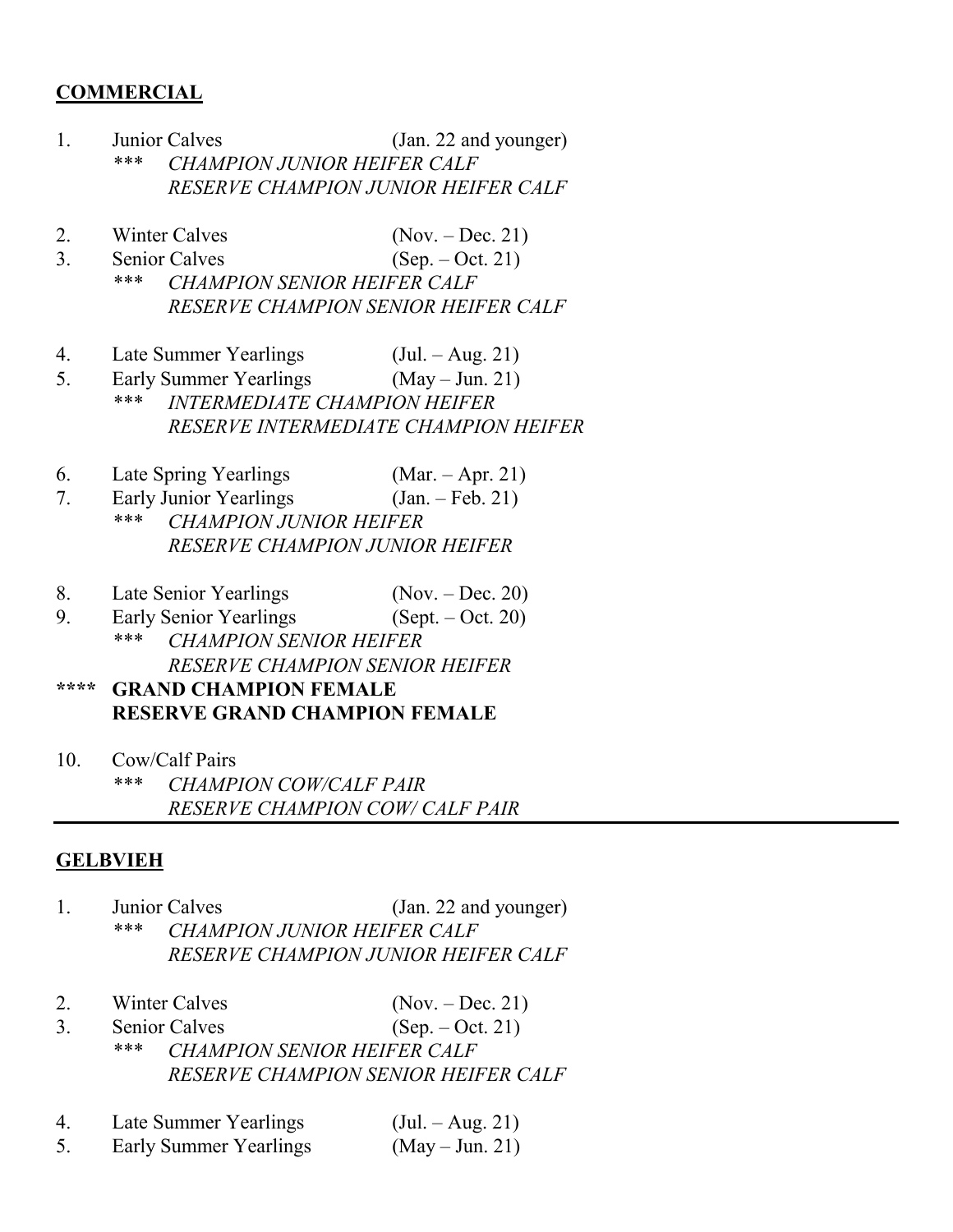*\*\*\* INTERMEDIATE CHAMPION HEIFER RESERVE INTERMEDIATE CHAMPION HEIFER*

- 6. Late Spring Yearlings (Mar. Apr. 21)
- 7. Early Junior Yearlings (Jan. Feb. 21)<br>\*\*\* CHAMPION IUNIOR HEIEER
	- *\*\*\* CHAMPION JUNIOR HEIFER RESERVE CHAMPION JUNIOR HEIFER*
- 8. Late Senior Yearlings (Nov. Dec. 20)
- 9. Early Senior Yearlings (Sept. Oct. 20) *\*\*\* CHAMPION SENIOR HEIFER RESERVE CHAMPION SENIOR HEIFER* **\*\*\*\* GRAND CHAMPION FEMALE**
- **RESERVE GRAND CHAMPION FEMALE**
- 10. Cow/Calf Pairs *\*\*\* CHAMPION COW/CALF PAIR RESERVE CHAMPION COW/ CALF PAIR*

#### **LIMOUSIN**

- 1. Junior Calves (Jan. 22 and younger) *\*\*\* CHAMPION JUNIOR HEIFER CALF RESERVE CHAMPION JUNIOR HEIFER CALF*
- 2. Winter Calves (Nov. Dec. 21)
- 3. Senior Calves (Sep. Oct. 21) *\*\*\* CHAMPION SENIOR HEIFER CALF RESERVE CHAMPION SENIOR HEIFER CALF*
- 4. Late Summer Yearlings (Jul. Aug. 21)
- 5. Early Summer Yearlings (May Jun. 21) *\*\*\* INTERMEDIATE CHAMPION HEIFER RESERVE INTERMEDIATE CHAMPION HEIFER*
- 6. Late Spring Yearlings (Mar. Apr. 21)
- 7. Early Junior Yearlings (Jan. Feb. 21)
	- *\*\*\* CHAMPION JUNIOR HEIFER RESERVE CHAMPION JUNIOR HEIFER*
- 8. Late Senior Yearlings (Nov. Dec. 20)
- 9. Early Senior Yearlings (Sept. Oct. 20)<br>\*\*\* CHAMPION SENIOR HEIEER *\*\*\* CHAMPION SENIOR HEIFER RESERVE CHAMPION SENIOR HEIFER*

**\*\*\*\* GRAND CHAMPION FEMALE RESERVE GRAND CHAMPION FEMALE**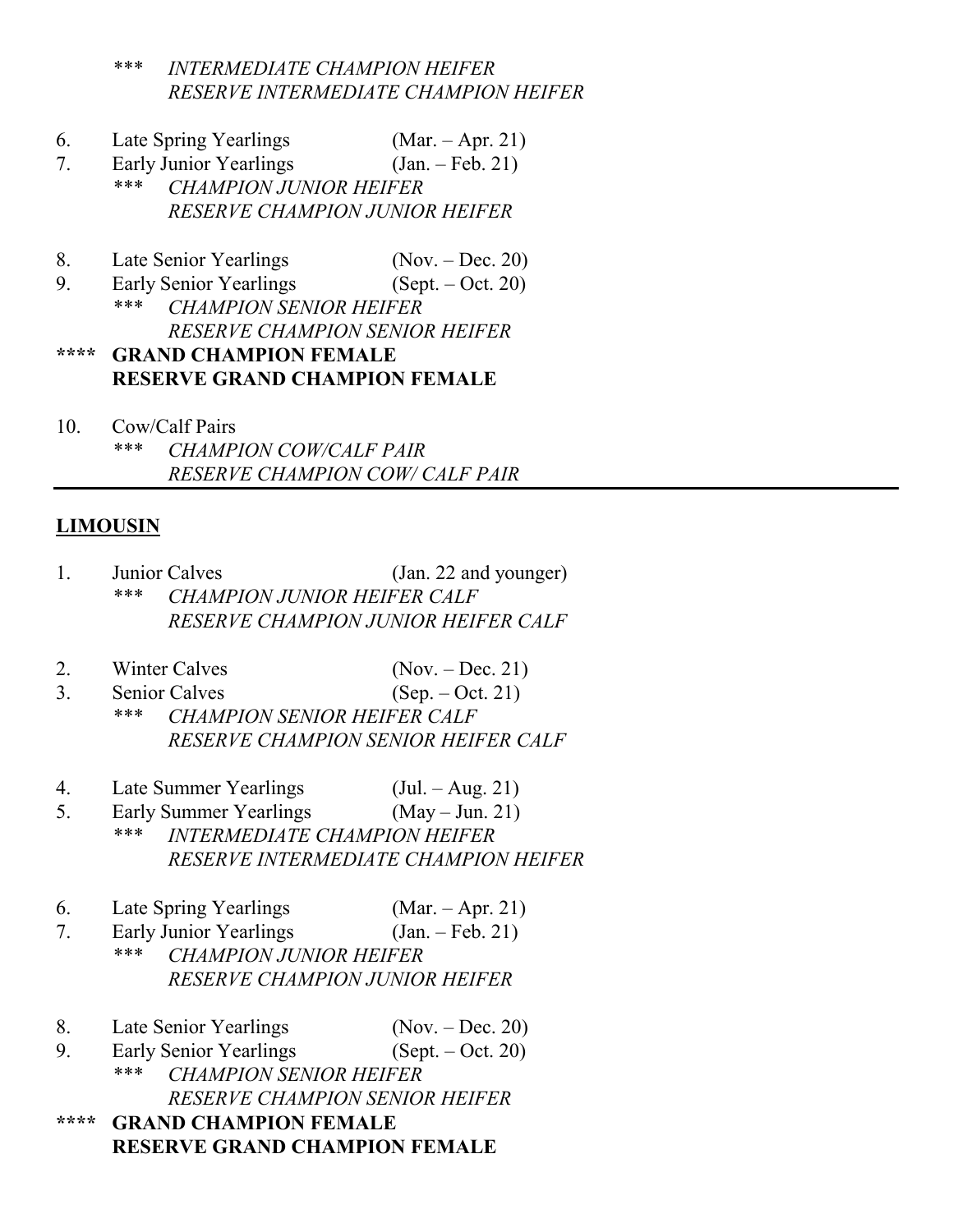#### 10. Cow/Calf Pairs

#### **HEREFORD**

- 1. Junior Calves (Jan. 22 and younger) *\*\*\* CHAMPION JUNIOR HEIFER CALF RESERVE CHAMPION JUNIOR HEIFER CALF*
- 2. Winter Calves (Nov. Dec. 21)
- 3. Senior Calves (Sep. Oct. 21) *\*\*\* CHAMPION SENIOR HEIFER CALF RESERVE CHAMPION SENIOR HEIFER CALF*
- 4. Late Summer Yearlings (Jul. Aug. 21)
- 5. Early Summer Yearlings (May Jun. 21)<br>\*\*\* INTERMEDIATE CHAMPION HEIEER *\*\*\* INTERMEDIATE CHAMPION HEIFER RESERVE INTERMEDIATE CHAMPION HEIFER*
- 6. Late Spring Yearlings (Mar. Apr. 21)
- 7. Early Junior Yearlings (Jan. Feb. 21)<br>\*\*\* CHAMPION HINIOR HEIEER *\*\*\* CHAMPION JUNIOR HEIFER RESERVE CHAMPION JUNIOR HEIFER*
- 8. Late Senior Yearlings (Nov. Dec. 20)
- 9. Early Senior Yearlings (Sept. Oct. 20)<br>\*\*\* CHAMPION SENIOR HEIEER *\*\*\* CHAMPION SENIOR HEIFER RESERVE CHAMPION SENIOR HEIFER*

## **\*\*\*\* GRAND CHAMPION FEMALE RESERVE GRAND CHAMPION FEMALE**

10. Cow/Calf Pairs *\*\*\* CHAMPION COW/CALF PAIR RESERVE CHAMPION COW/ CALF PAIR*

#### **PIEDMONTESE**

- 1. Junior Calves (Jan. 22 and younger) *\*\*\* CHAMPION JUNIOR HEIFER CALF RESERVE CHAMPION JUNIOR HEIFER CALF*
- 2. Winter Calves (Nov. Dec. 21)
- 3. Senior Calves (Sep. Oct. 21) *\*\*\* CHAMPION SENIOR HEIFER CALF*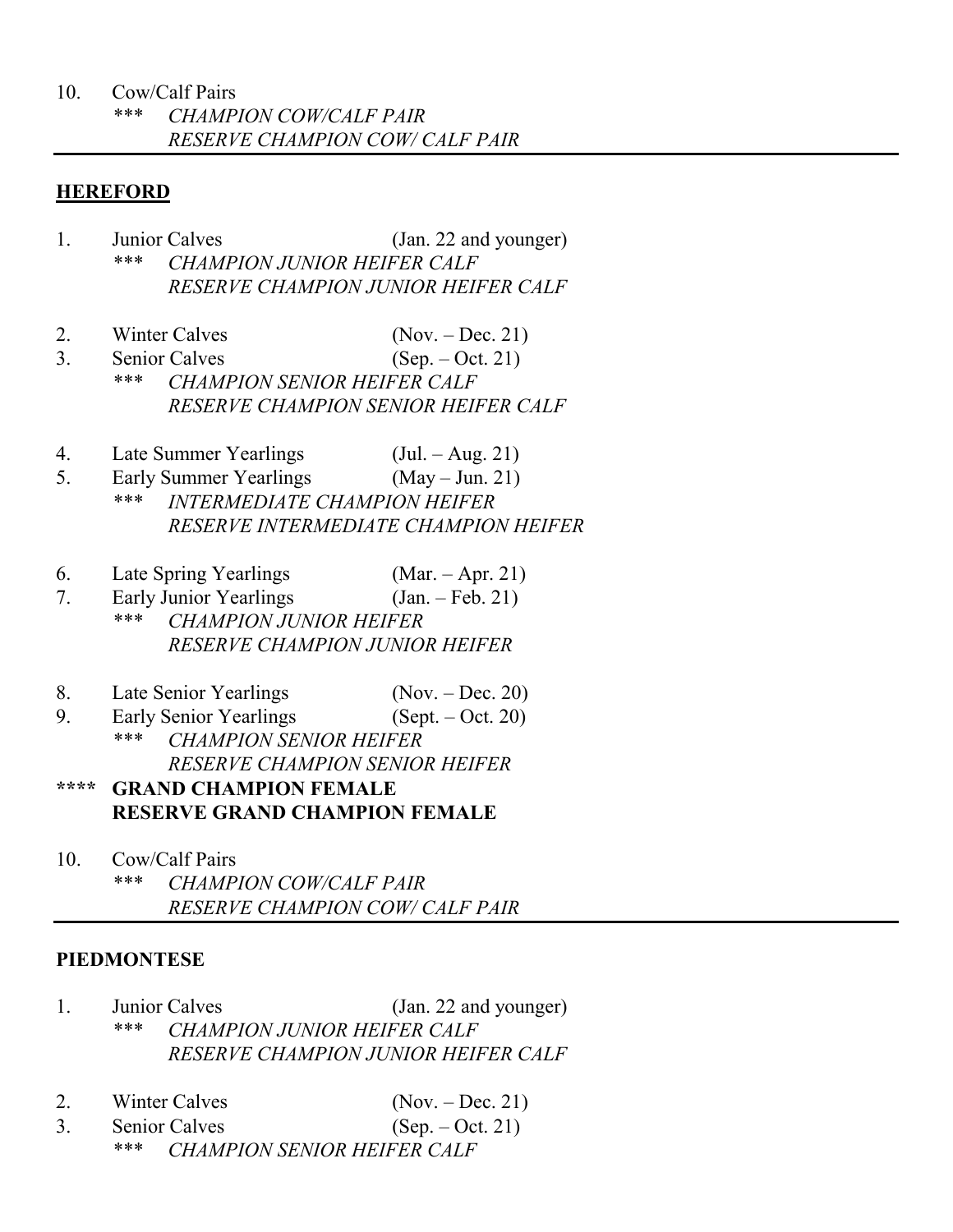*RESERVE CHAMPION SENIOR HEIFER CALF*

- 4. Late Summer Yearlings (Jul. Aug. 21)
- 5. Early Summer Yearlings (May Jun. 21) *\*\*\* INTERMEDIATE CHAMPION HEIFER RESERVE INTERMEDIATE CHAMPION HEIFER*
- 6. Late Spring Yearlings (Mar. Apr. 21)
- 7. Early Junior Yearlings (Jan. Feb. 21)<br>\*\*\* CHAMPION IUNIOR HEIEER
	- *\*\*\* CHAMPION JUNIOR HEIFER RESERVE CHAMPION JUNIOR HEIFER*
- 8. Late Senior Yearlings (Nov. Dec. 20)
- 9. Early Senior Yearlings (Sept. Oct. 20) *\*\*\* CHAMPION SENIOR HEIFER RESERVE CHAMPION SENIOR HEIFER*

### **\*\*\*\* GRAND CHAMPION FEMALE RESERVE GRAND CHAMPION FEMALE**

10. Cow/Calf Pairs *\*\*\* CHAMPION COW/CALF PAIR RESERVE CHAMPION COW/ CALF PAIR*

#### **RED ANGUS**

- 1. Junior Calves (Jan. 22 and younger)<br>\*\*\* CHAMPION HUNIOR HEIEER CALE *\*\*\* CHAMPION JUNIOR HEIFER CALF RESERVE CHAMPION JUNIOR HEIFER CALF*
- 2. Winter Calves (Nov. Dec. 21)
- 3. Senior Calves (Sep. Oct. 21) *\*\*\* CHAMPION SENIOR HEIFER CALF RESERVE CHAMPION SENIOR HEIFER CALF*
- 4. Late Summer Yearlings (Jul. Aug. 21)
- 5. Early Summer Yearlings (May Jun. 21)
- *\*\*\* INTERMEDIATE CHAMPION HEIFER RESERVE INTERMEDIATE CHAMPION HEIFER*
- 6. Late Spring Yearlings (Mar. Apr. 21)
- 7. Early Junior Yearlings (Jan. Feb. 21) *\*\*\* CHAMPION JUNIOR HEIFER RESERVE CHAMPION JUNIOR HEIFER*
- 8. Late Senior Yearlings (Nov. Dec. 20)<br>
9. Early Senior Yearlings (Sept. Oct. 20)
- 9. Early Senior Yearlings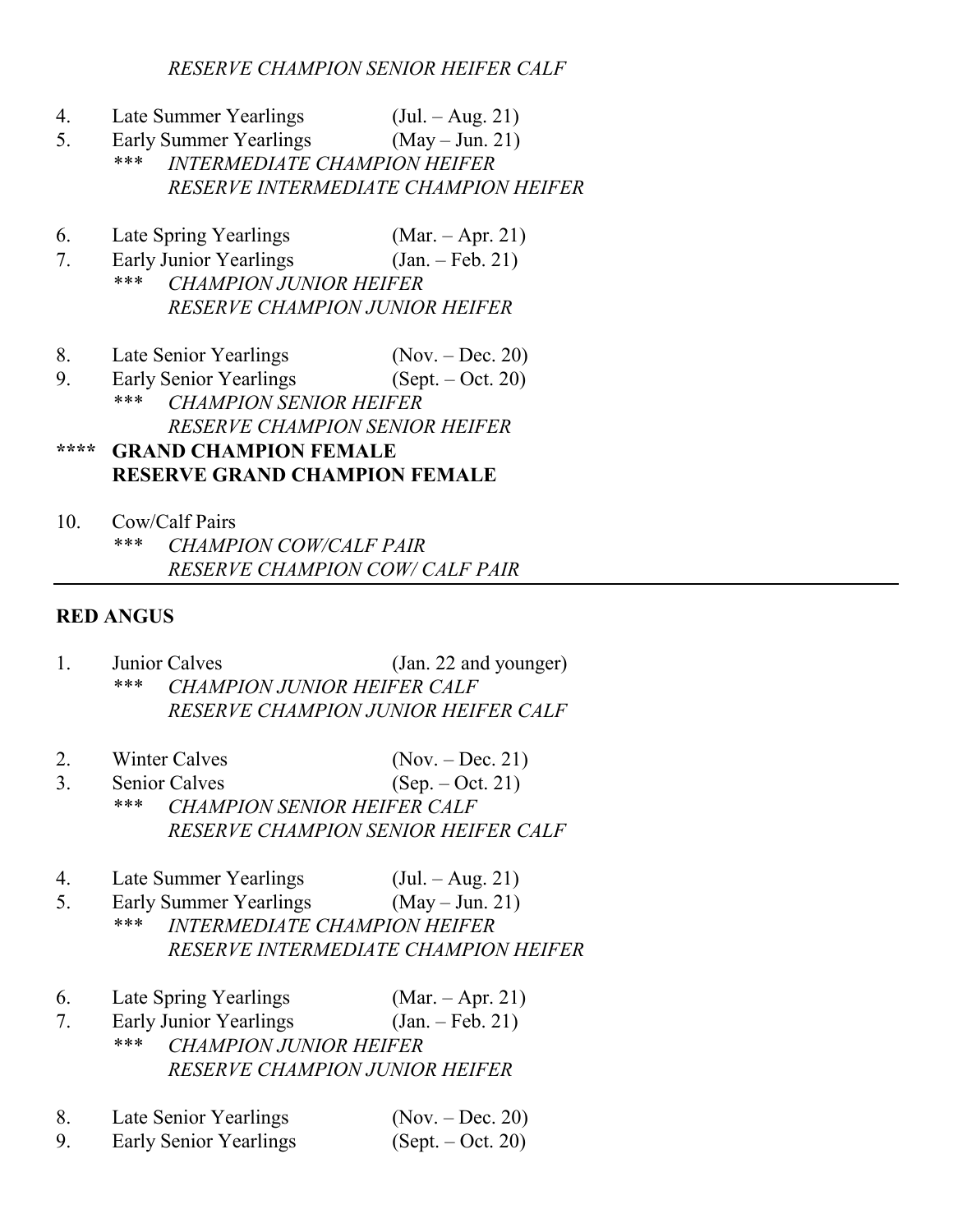#### *\*\*\* CHAMPION SENIOR HEIFER RESERVE CHAMPION SENIOR HEIFER* **\*\*\*\* GRAND CHAMPION FEMALE RESERVE GRAND CHAMPION FEMALE**

10. Cow/Calf Pairs *\*\*\* CHAMPION COW/CALF PAIR RESERVE CHAMPION COW/ CALF PAIR*

## **SANTA GERTRUDIS**

- 1. Junior Calves (Jan. 22 and younger) *\*\*\* CHAMPION JUNIOR HEIFER CALF RESERVE CHAMPION JUNIOR HEIFER CALF*
- 2. Winter Calves (Nov. Dec. 21)
- 3. Senior Calves (Sep. Oct. 21) *\*\*\* CHAMPION SENIOR HEIFER CALF RESERVE CHAMPION SENIOR HEIFER CALF*
- 4. Late Summer Yearlings (Jul. Aug. 21)<br>5. Early Summer Yearlings (May Jun. 21)
- 5. Early Summer Yearlings<br>\*\*\* *INTERMEDIATE \*\*\* INTERMEDIATE CHAMPION HEIFER RESERVE INTERMEDIATE CHAMPION HEIFER*
- 6. Late Spring Yearlings (Mar. Apr. 21)
- 7. Early Junior Yearlings (Jan. Feb. 21)<br>\*\*\* CHAMPION HIMIOP HEIEEP *\*\*\* CHAMPION JUNIOR HEIFER RESERVE CHAMPION JUNIOR HEIFER*
- 8. Late Senior Yearlings (Nov. Dec. 20)
- 9. Early Senior Yearlings (Sept. Oct. 20)<br>\*\*\* CHAMPION SENIOP HEIEEP *\*\*\* CHAMPION SENIOR HEIFER RESERVE CHAMPION SENIOR HEIFER*

## **\*\*\*\* GRAND CHAMPION FEMALE RESERVE GRAND CHAMPION FEMALE**

- 10. Cow/Calf Pairs *\*\*\* CHAMPION COW/CALF PAIR RESERVE CHAMPION COW/ CALF PAIR*
- 11. NC Bred and Owned (Only those heifers bred and owned by NC exhibitor are eligible)
- 12. Best of Polled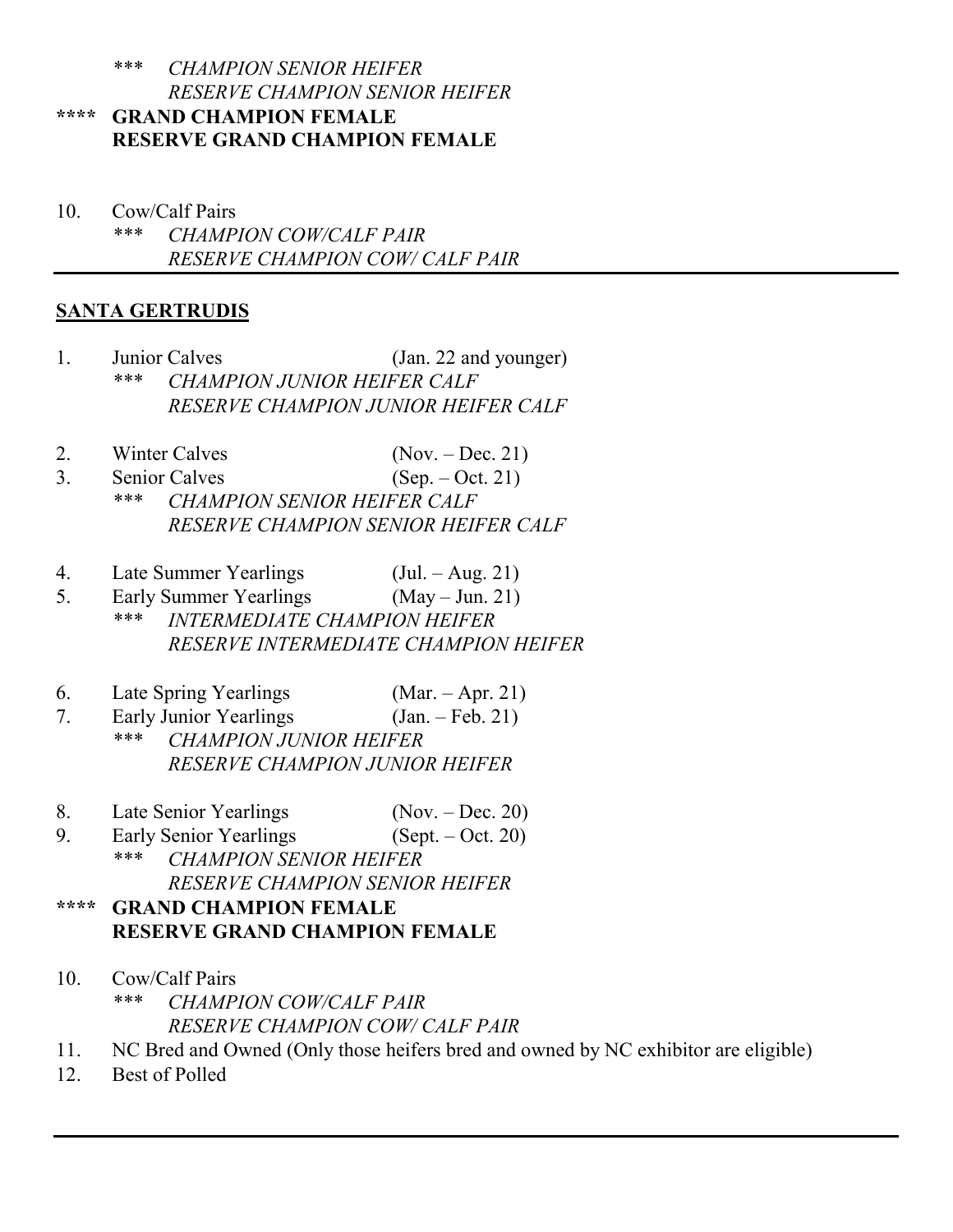#### **SHORTHORN**

- 1. Junior Calves (Jan. 22 and younger) *\*\*\* CHAMPION JUNIOR HEIFER CALF RESERVE CHAMPION JUNIOR HEIFER CALF*
- 2. Winter Calves (Nov. Dec. 21)
- 3. Senior Calves (Sep. Oct. 21)<br>\*\*\* CHAMPION SENIOR HEIEER CALE *\*\*\* CHAMPION SENIOR HEIFER CALF*
	- *RESERVE CHAMPION SENIOR HEIFER CALF*
- 4. Late Summer Yearlings (Jul. Aug. 21)
- 5. Early Summer Yearlings (May Jun. 21) *\*\*\* INTERMEDIATE CHAMPION HEIFER RESERVE INTERMEDIATE CHAMPION HEIFER*
- 6. Late Spring Yearlings (Mar. Apr. 21)
- 7. Early Junior Yearlings (Jan. Feb. 21)
- *\*\*\* CHAMPION JUNIOR HEIFER RESERVE CHAMPION JUNIOR HEIFER*
- 8. Late Senior Yearlings (Nov. Dec. 20)
- 9. Early Senior Yearlings (Sept. Oct. 20) *\*\*\* CHAMPION SENIOR HEIFER RESERVE CHAMPION SENIOR HEIFER*
- **\*\*\*\* GRAND CHAMPION FEMALE RESERVE GRAND CHAMPION FEMALE**
- 10. Cow/Calf Pairs *\*\*\* CHAMPION COW/CALF PAIR RESERVE CHAMPION COW/ CALF PAIR*

**SIMMENTAL** – Exhibitors must be members of the NC Junior Simmental Association

- 1. Junior Calves (Jan. 22 and younger) *\*\*\* CHAMPION JUNIOR HEIFER CALF RESERVE CHAMPION JUNIOR HEIFER CALF*
- 2. Winter Calves (Nov. Dec. 21)
- 3. Senior Calves (Sep. Oct. 21) *\*\*\* CHAMPION SENIOR HEIFER CALF RESERVE CHAMPION SENIOR HEIFER CALF*
- 4. Late Summer Yearlings (Jul. Aug. 21)
- 5. Early Summer Yearlings (May Jun. 21)
	- *\*\*\* INTERMEDIATE CHAMPION HEIFER*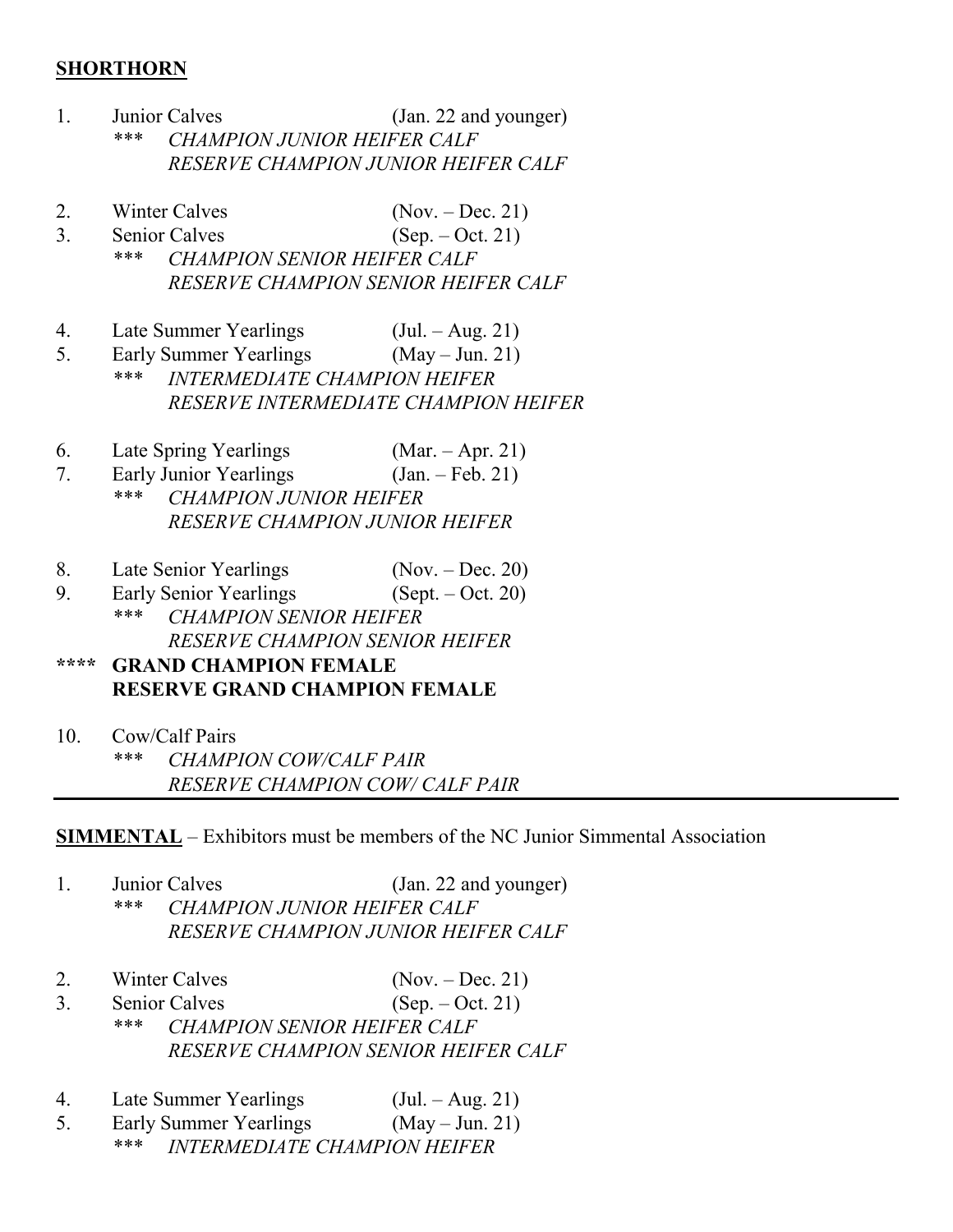- 6. Late Spring Yearlings (Mar. Apr. 21)<br>
7. Early Junior Yearlings (Jan. Feb. 21)
- 7. Early Junior Yearlings
- *\*\*\* CHAMPION JUNIOR HEIFER RESERVE CHAMPION JUNIOR HEIFER*
- 8. Late Senior Yearlings (Nov. Dec. 20)
- 9. Early Senior Yearlings (Sept. Oct. 20)<br>\*\*\* CHAMPION SENIOR HEIEER
- *\*\*\* CHAMPION SENIOR HEIFER RESERVE CHAMPION SENIOR HEIFER*
- **\*\*\*\* GRAND CHAMPION FEMALE RESERVE GRAND CHAMPION FEMALE**
- 10. Cow/Calf Pairs *\*\*\* CHAMPION COW/CALF PAIR RESERVE CHAMPION COW/ CALF PAIR*
- 11. NC Bred and Owned Division is open only to those heifers bred and owned by a North Carolina exhibitor. Only one heifer per exhibitor will be allowed in this class.
- 12. NC Champion Heifer will be selected from the North Carolina Bred and Owned class.

The NC Simmental Association and the NC Jr. Simmental Assoc. are taking care of the awards for Bred & Owned heifers and NC Champion classes.

**PERCENTAGE SIMMENTAL** – Exhibitors must be members of the NC Junior Simmental Association

- 1. Junior Calves (Jan. 22 and younger) *\*\*\* CHAMPION JUNIOR HEIFER CALF RESERVE CHAMPION JUNIOR HEIFER CALF*
- 2. Winter Calves (Nov. Dec. 21)
- 3. Senior Calves (Sep. Oct. 21) *\*\*\* CHAMPION SENIOR HEIFER CALF RESERVE CHAMPION SENIOR HEIFER CALF*
- 4. Late Summer Yearlings (Jul. Aug. 21)
- 5. Early Summer Yearlings  $(May Jun. 21)$ <br>\*\*\* INTERMEDIATE CHAMPION HEIEER *\*\*\* INTERMEDIATE CHAMPION HEIFER RESERVE INTERMEDIATE CHAMPION HEIFER*
- 6. Late Spring Yearlings (Mar. Apr. 21)
- 7. Early Junior Yearlings (Jan. Feb. 21) *\*\*\* CHAMPION JUNIOR HEIFER RESERVE CHAMPION JUNIOR HEIFER*